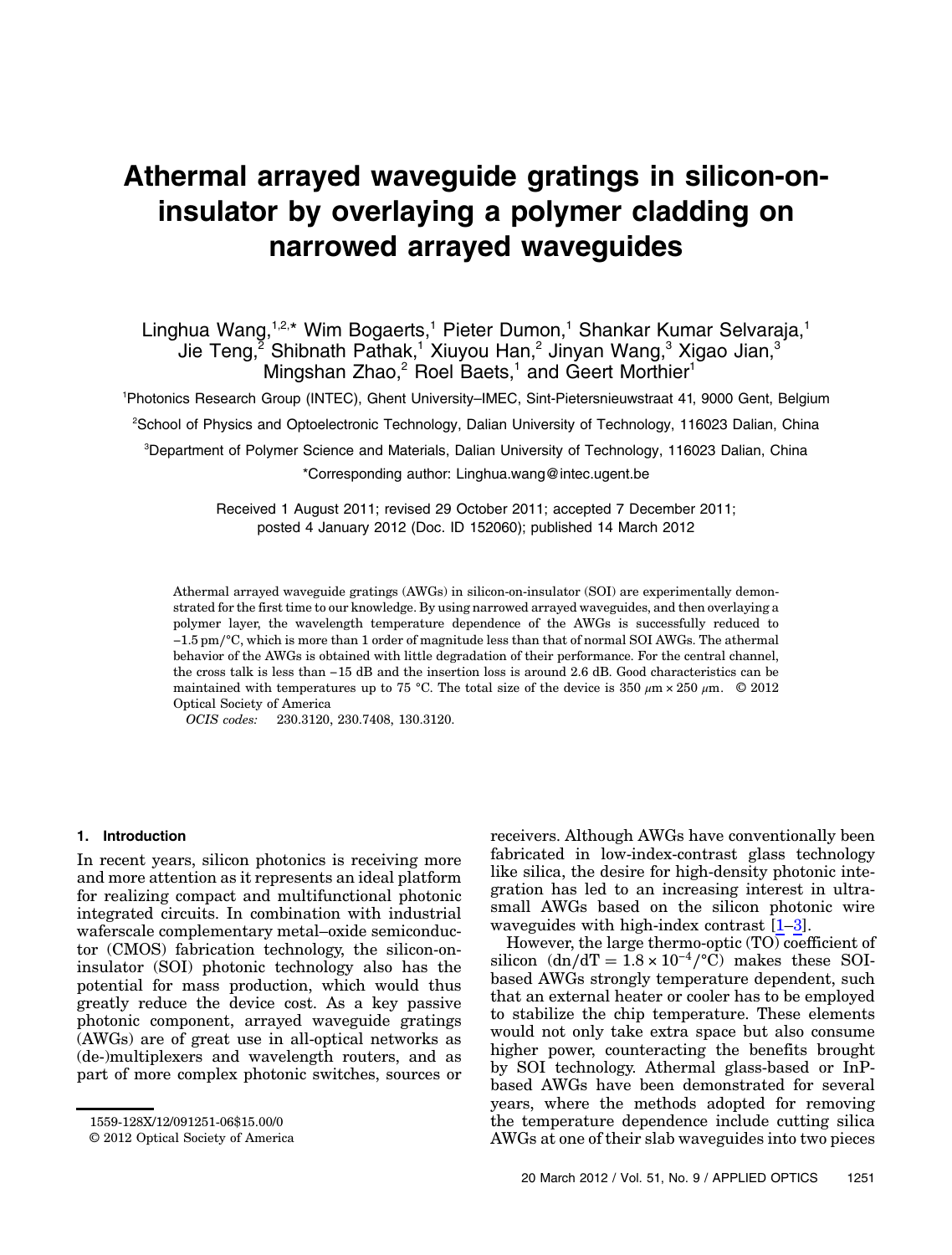and then connecting them by a metal plate [\[4\]](#page-4-2), insertion of a resin-filled groove into the arrayed waveguides or one slab waveguide  $[5-7]$  $[5-7]$  $[5-7]$  $[5-7]$ , and so on  $[8-9]$  $[8-9]$  $[8-9]$  $[8-9]$ . However, there has still not yet been an experimental demonstration of athermal SOI AWGs so far. The methods mentioned above cannot simply be applied to SOI AWGs, mainly due to their extremely small size and layout complication. Furthermore, the optical path length differences need to be strictly controlled between several tens of arrayed waveguides in order to obtain good characteristics for SOI AWGs. The arrayed waveguides suffer from a high sensitivity to phase noises resulting from the high-index contrast, which is even worse if modifications are to be made to them. That is the reason why the characteristics of SOI AWGs are still not comparable to those of their glass-based or InP-based counterparts. Other passive photonic components in SOI with relatively simpler structure, such as ring resonators or Mach– Zehnder interferometers, have been made athermal through a number of methods [[10](#page-5-1)–[14](#page-5-2)], but temperature independent AWGs have so far only been shown to be possible using simulations [[15](#page-5-3)–[16](#page-5-4)]. The slot waveguides proposed in  $[15-16]$  $[15-16]$  $[15-16]$  $[15-16]$  would also pose a challenge for fabrication.

In this paper we experimentally demonstrate  $1 \times 8$ AWGs in SOI wire technology with a channel spacing of 400 GHz. By inserting narrowed waveguides into the straight arms of the arrayed waveguides, and then overlaying a polymer layer on top, the wavelength temperature dependence of the AWGs is successfully reduced to −1.5 pm∕°C, which is more than 1 order of magnitude less than that of normal SOI AWGs. The proposed devices can still maintain good performances with temperature up to 75 °C. For the central channel, the cross talk is less than −15 dB and the insertion loss is around 2.6 dB, of which are the typical order for such compact SOI AWGs.

# 2. Concept, Design, and Fabrication

<span id="page-1-0"></span>The fundamental phase relationship of an AWG can be described as

$$
m\lambda_c = n_c \Delta L, \tag{1}
$$

<span id="page-1-1"></span>where  $\lambda_c$  is the central wavelength,  $n_c$  is the effective index of the arrayed waveguides,  $\Delta L$  is length difference between two adjacent arrayed waveguides and  $m$  is phased array order [[17\]](#page-5-5). By differentiating Eq.  $(1)$  $(1)$  $(1)$  with temperature T, the temperature dependence of the channels' wavelengths of the AWG can be obtained:

$$
\frac{d\lambda_c}{dT} = \frac{\lambda_c}{n_g} \left( n_c \alpha + \frac{dn_c}{dT} \right).
$$
 (2)

Here  $\alpha = (d\Delta L/dT)$  is the thermal expansion coefficient of the substrate, which is two orders of magnitude smaller than  $dn_c/dT$  value. As can be seen from the above equation, the wavelength shift of the AWGs' channels with temperature is mainly caused

by the effective refractive index change of the arrayed waveguides. Thus if the arrayed waveguides can be made temperature independent, the temperature dependence of the AWGs' wavelengths can be removed.

It is well known that athermal SOI components could be made by compensating the large positive TO coefficient of silicon by using a cladding with negative TO coefficient, where polymer can be an ideal option. For the case of silicon wire waveguides, an additional problem is that for the usual waveguide dimensions and TE-like polarization, most of the light is confined to the silicon and only a fraction can penetrate into the cladding with opposite TO coefficient. To arrive at athermal components, it is therefore typically necessary to reduce the dimensions of the silicon wire to allow more light to penetrate into the polymer. Besides that, the polymer functioning as cladding for compensation should meet the requirements of high negative TO coefficient and high ther-mal stability. By using Eq. [\(2\)](#page-1-1), the  $d\lambda_c/dT$  behavior of the TE mode for different widths of the arrayed waveguides is calculated and the result is shown in Fig.  $1(a)$ . The effective index of the SOI waveguide is calculated using FIMMWAVE (Photon Design Ltd.). The height of 220 nm is in accordance with the value of the standard SOI wafer we use for fabrication in our group. The main parameters used are as follows: refractive index of Si, 3.4757; TO coefficient of Si,  $1.8 \times 10^{-4}$ /°C; refractive index of SiO<sub>2</sub>, 1.444; TO coefficient of SiO<sub>2</sub>,  $1 \times 10^{-5}$ /°C;  $\alpha$ ,  $2.6 \times 10^{-6}$ /°C [\[18](#page-5-6)]; refractive index of polymer, 1.515; TO coefficient of polymer,  $-2.4 \times 10^{-4}$  /°C [[19\]](#page-5-7). It is noted that practical SOI waveguides fabricated in a CMOS foundry exhibit a trapezoidal shape and therefore waveguides with an 80° sidewall angle have been simulated and compared to ideal rectangular waveguides [\[20](#page-5-8)]. The width value of the bottom edge of the trapezoidal SOI waveguides is adopted for the simulation and the following experiments. From the simulation, both kinds of SOI waveguides evolve from undercompensated to overcompensated with decreasing waveguide width. The ideal widths for these two kinds of arrayed SOI waveguides (and thus for AWGs) to be temperature independent lie around 305 nm and 340 nm for the rectangular and trapezoidal waveguides respectively. The optical modes at these two critical width values are shown in Figs.  $1(b)$  and  $1(c)$ . Because the trapezoidal waveguide model is closer to the shape of the fabricated waveguide, it gives better agreement with experiments than the rectangular waveguide model (see Fig. [1\)](#page-2-0).

On the other hand, reducing the dimensions of the silicon wire waveguides has a negative effect on the performance of the AWGs. Typically, the delay lines are broadened to reduce propagation loss and phase noise [[3](#page-4-1)]. In our case, the phase noise in the waveguide arms would increase when they are narrowed, which would result in higher cross talk between channels. The insertion loss would also increase with the narrowing of these waveguides. However, from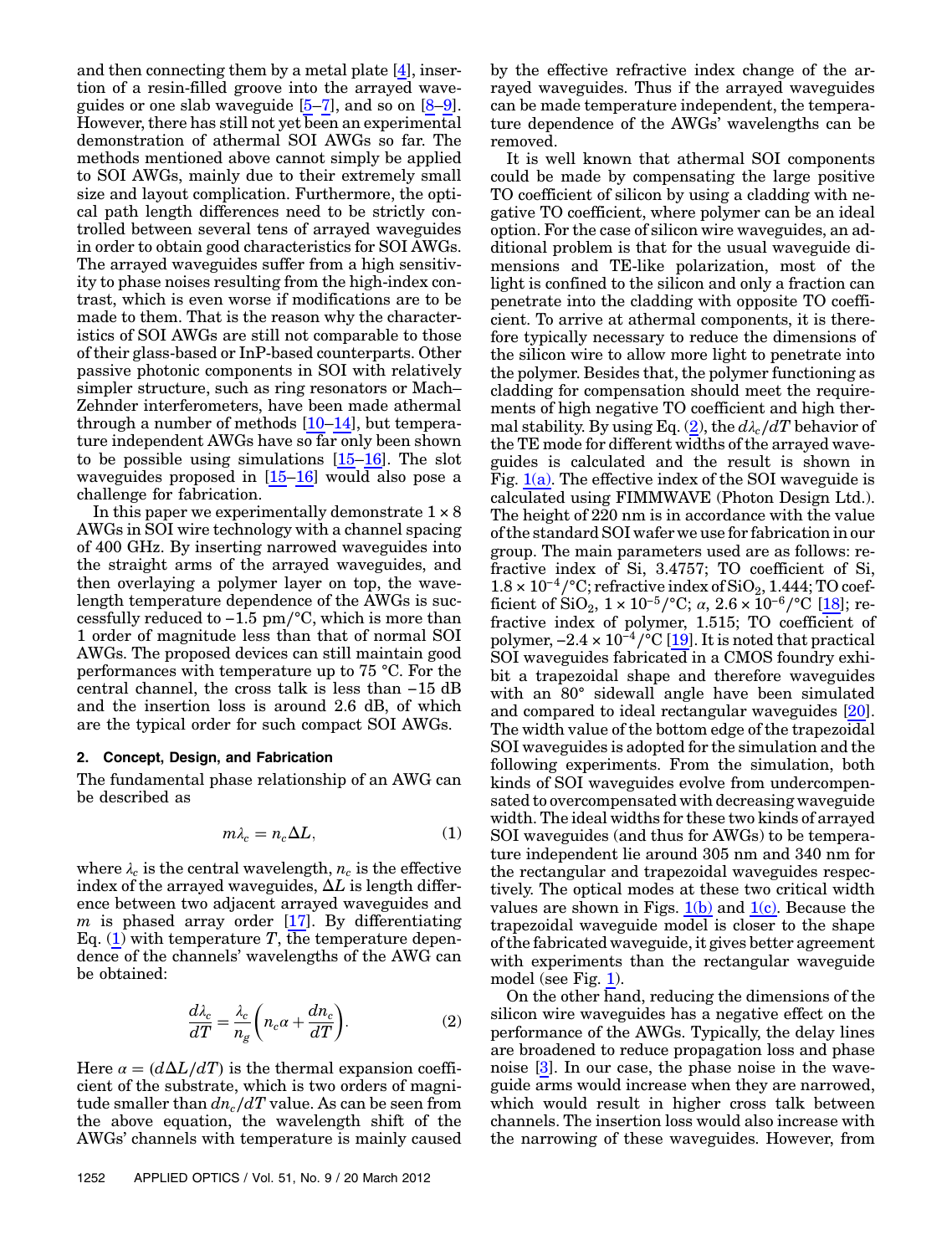<span id="page-2-0"></span>

Fig. 1. (Color online) (a) Simulation of the temperature dependence of AWGs' central wavelength with waveguide widths for rectangular (red, circles) and trapezoidal (blue, squares) shape SOI waveguides (b) and (c). Optical modes at two critical width values for rectangular and trapezoidal shape SOI waveguides.

the experiment, we found that the combination of proper layout design and polymer overlay treatment can greatly eliminate the disadvantages brought by using narrowed arrayed waveguides.

Our design is based on the normal waveguide dimensions  $(450 \text{ nm} \times 220 \text{ nm})$  for the access waveguides to the star couplers and the bend waveguides in the AWGs. The narrowed waveguides are inserted for the straight waveguide arms only. The same rules for designing normal SOI AWGs are implemented on arranging these narrowed waveguides. The schematic picture is shown in Fig. [2](#page-2-1). Compared with our early design [\[21](#page-5-9)], such layout with straight arrayed waveguides structures folded by two 90° broad bend waveguides is much more flexible. It makes sharp bends and close spacing of the arms possible [[1](#page-4-0)], thus the footprint of devices is greatly reduced. In addition, compared with bent arrayed waveguides, the phase differences of the arrayed waveguides between each other in this layout are much more controllable, which helps reduce the cross talk.

The standard SOI wafer with a silicon layer of 220 nm and an oxide layer of 2  $\mu$ m is used for this work. The SOI waveguides are fabricated by 193 nm deep UV lithography and inductively coupled plasma–reactive ion etching in a standard CMOS fabrication process  $[22]$  $[22]$ . The CMOS compatible fabrication processes offer the advantage of high resolution as well as high throughput. By varying the exposure dose over the whole SOI wafer for the

<span id="page-2-1"></span>

Fig. 2. (Color online) Schematic picture of the proposed AWGs inserted with narrowed arrayed waveguides.

patterning of the waveguides, narrowed waveguides with width values ranging from 330 nm to 390 nm were obtained. The double-etch technique was adopted for the star couplers' area to reduce reflections [[3](#page-4-1)]. Surface grating couplers, which selectively pick up the TE mode from the optical fiber, are also fabricated at the end of the input and output waveguides [[23\]](#page-5-11). The SEM pictures of the critical parts of the AWGs mentioned above are shown in Fig. [3.](#page-2-2) After cleaning, Polymer PSQ-LH with a large TO coefficient of  $-2.4 \times 10^{-4}$  as well as low loss at 1550 nm and high thermal stability below 200  $^{\circ}$ C [[19\]](#page-5-7), is chosen as the cladding material and spin-coated on top of the fabricated SOI chips, with a layer thickness around  $2 \mu m$ .

<span id="page-2-2"></span>

Fig. 3. (Color online) SEM pictures of the critical parts of the AWGs: (a) the whole image, (b) transition from broadband waveguide to narrowed arrayed waveguide through a linearly tapered waveguide, (c) trapezoidal waveguide fabricated by the CMOS technique, and (d) star couplers' area fabricated by the double-etch technique.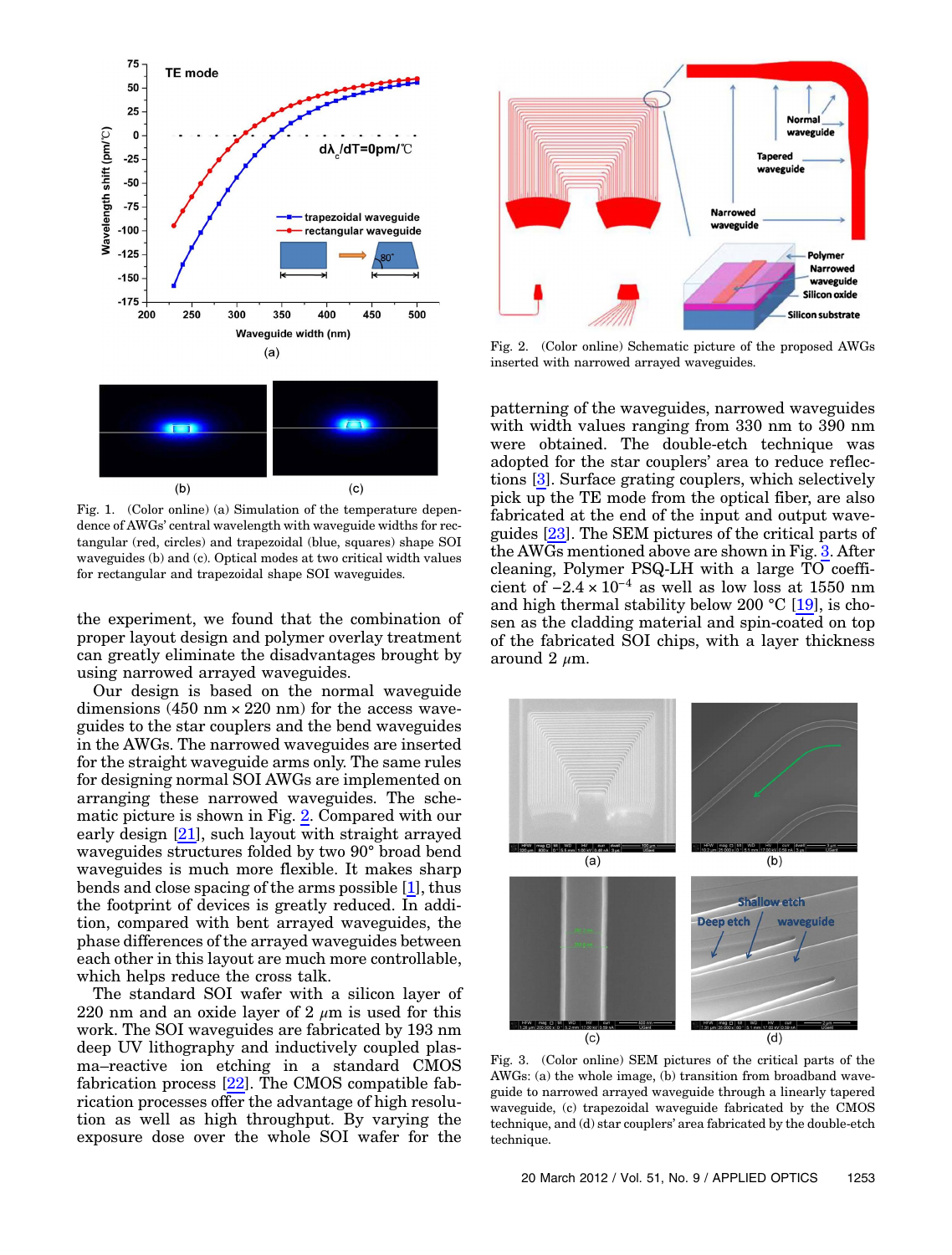## 3. Measurement Results and Discussion

For measurements, a super luminescent light emitting diode is used as the light source. An optical spectrum analyzer (Agilent 86140B) is used to record the measurement data. In order to measure the AWG'<sup>s</sup> spectra under different temperatures, the samples were mounted on a heating plate whose temperature could be controlled accurately. The temperature dependences of the peak wavelength for one of the central channels (channel 4) with different waveguide widths, before and after the polymer overlay, are shown in Fig. [4.](#page-3-0) In general, the SOI AWGs have an average wavelength temperature dependence above 65 pm/°C before the polymer overlay [Fig. [4\(a\)](#page-3-0)]. Although in theory these slope values of wavelength shift per degree should increase monotonically with waveguide widths due to the higher optical confinement, they are too high and too close to each other

<span id="page-3-0"></span>

Fig. 4. (Color online) Temperature dependence of the peak wavelength of channel 4 (a) before polymer overlay and (b) after polymer overlay for different waveguide widths.

to be resolved by our current measurement system, which is affected by the measurement environmental stability, the temperature control accuracy of the heating plate, the resolution of the optical spectrum analyzer, the adopted fitting method and so on. However, the high-temperature dependence of the channel peak wavelength can be suppressed with polymer overlay. In Fig.  $4(b)$ , the AWGs with different narrowed arrayed waveguide widths exhibit obviously different temperature dependent behavior. The lowest temperature dependence was obtained for a waveguide width of 358.8 nm, where the temperature dependence of the filter peak wavelength was successfully reduced from above 65.4 pm∕°C to −1.5 pm∕°C, i.e., more than 1 order of magnitude lower than that of the normal SOI AWGs. This obtained width value also matches well with the previous simulation results based on a trapezoidal waveguide model in which the optimal value is 340 nm. It also explains the reason why there was a gap between the 350 nm experimental value and the 306 nm simulated value in our previous demonstration of athermal SOI ring resonators [[13\]](#page-5-12).

The comparison of the full spectrum of the proposed AWG at 25 °C and 75 °C with and without polymer cladding is shown in Fig. [5.](#page-4-6) It can be seen that normal SOI AWG (without polymer cladding) have around 3.3 nm total spectrum shift with 50 °C temperature change, a shift which already exceeds the designed channel spacing of 400 GHz. In contrast, the total spectrum shift of the proposed AWG with polymer overlay is greatly reduced to only around 0.2 nm in this large temperature range, while keeping the good filtering property at the same time.

It can also be seen from Fig. [5](#page-4-6) that the AWGs' characteristics are also improved significantly after the polymer overlay. For the central channel 5, the insertion loss is reduced from 6.6 to 2.6 dB. The loss value of the AWG is extracted by normalizing the input to output port transmission of the AWG to that of a simple photonic wire. The reduced insertion loss can be explained by reduced scattering losses of the narrowed arrayed waveguides because the refractive index contrast is reduced by polymer deposition. The cross talk is reduced from −11 to less than −15 dB as a result of smaller phased errors. The variation of the effective index of the arrayed waveguides with their width plays the most significant role in inducing phased errors, which can be expressed as  $\partial n_c/\partial w$ , where  $n_c$  is the effective index and  $w$  is the waveguide width. This stochastic nanometer-scaled width variation is inevitable during fabrication and it becomes worse with the decreasing of waveguide width [[24\]](#page-5-13). For 350 nm width, simulation of the waveguide mode shows that this value is reduced by around 45% with polymer cladding, thus resulting in lower cross talk. The junction loss between the arrayed waveguides and the two star couplersmight also be lower.The nonuniformities between central and edge channels are around 0.7 dB.

Although athermalization of silicon AWGs with characteristics at an average level has been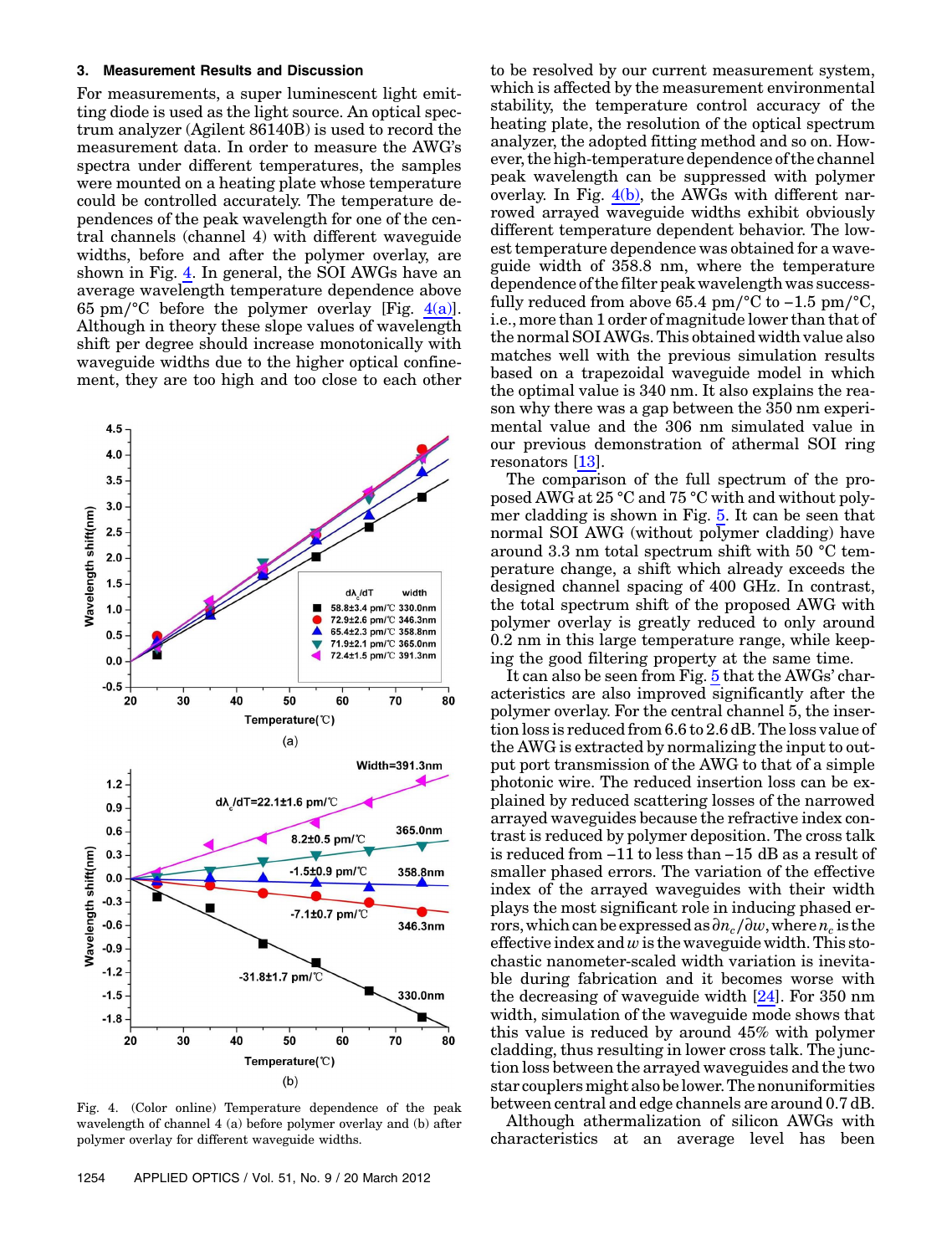<span id="page-4-6"></span>

Fig. 5. (Color online) Full spectrum of the proposed AWGs at 25 °C and 75 °C (a) without and (b) with polymer cladding.

successfully realized in this paper, the characteristics of the AWGs are still below those of silica AWGs or of optimized silicon AWGs and further improvements are still required and expected. This requires more advanced fabrication techniques which can significantly reduce the phase errors.

Silicon AWGs working in the TM mode regime can also be a solution. The TM mode of a silicon wire waveguide is less confined than the TE mode, which means that the waveguide can be compensated more easily by overlaying a polymer. Thus broad arrayed waveguides can be used instead of narrowed ones. Moreover, there is no discontinuity of the electrical field at the vertical sidewalls, where the waveguide roughness and width variation are unavoidable due to the fabrication. This would reduce the propagation loss and phase noise dramatically. Based on these arguments, the characteristics of athermal silicon AWGs are expected to be improved. However, special

attention must be paid during the design to prevent mode conversions between TM and TE modes and other challenges. So far, to our best knowledge, no working TM-mode AWG devices have been demonstrated. The other potential challenge is posttrimming of this athermal device. High intensity UV light trimming or electron beam induced compaction and strain trimming could be the possible solutions. [[14](#page-5-2)[,25](#page-5-14)]

### 4. Conclusion

In summary, a compact athermal SOI-based  $1 \times 8$ AWG with 400 GHz channel spacing is demonstrated for the first time. The total size of the device is 350  $\mu$ m × 250  $\mu$ m. By insertion of the straight narrowed arrayed waveguides and overlay polymer layer, the wavelength temperature dependence of the AWG is successfully reduced to only −1.5pm∕°C. Good characteristics of the AWG such as low insertion loss and cross talk are also obtained at the same time. The athermal AWG proposed in this paper is expected to be an important component in optical telecommunication networks or complicated hybrid integrated circuits.

This work was supported by a CSC scholarship and BOF cofunding of Ghent University and in part by the National Natural Science Foundation of China under grant nos. 61077015, 60807015, and 60577014. The authors thank Dr. Katarzyna Komorowska and technical staff Jeroen Allaert, Liesbet Van Landschoot, and Steven Verstuyft for their help on this work.

#### <span id="page-4-0"></span>References

- 1. W. Bogaerts, P. Dumon, D. Van Thourhout, D. Taillaert, P. Jaenen, J. Wouters, S. Beckx, V. Wiaux, and R. Baets, "Compact wavelength-selective functions in silicon-on-insulator photonic wires," IEEE J. Sel. Top. Quantum Electron. <sup>12</sup>, <sup>1394</sup>–1401 (2006).
- 2. P. Dumon, W. Bogaerts, D. Van Thourhout, D. Taillaert, and R. Baets, "Compact wavelength router based on a silicon-oninsulator arrayed waveguide grating pigtailed to a fiber array," Opt. Express <sup>14</sup>, 664–669 (2006).
- <span id="page-4-1"></span>3. W. Bogaerts, S. Selvaraja, P. Dumon, J. Brouckaert, K. De Vos, D. Van Thourhout, and R. Baets, "Silicon-on-insulator spectral filters fabricated with CMOS technology," IEEE J. Sel. Top. Quantum Electron. <sup>16</sup>, 33–44 (2010).
- <span id="page-4-2"></span>4. J. Hasegawa, "Low loss (∼1.<sup>4</sup> dB) 200 GHz-16ch athermal AWG compact module for metro/access network," in Optical Fiber Communication Conference, OSA Technical Digest (CD) (Optical Society of America, 2005), paper OTuD5.
- <span id="page-4-3"></span>5. S. Kamei, "Recent progress on athermal AWG wavelength multiplexer," in Optical Fiber Communication Conference, OSA Technical Digest (CD) (Optical Society of America, 2009), paper OWO1.
- 6. S. Kamei, T. Shibata, and Y. Inoue, "Compensation for second-order temperature dependence in athermal arrayedwaveguide grating realizing wide temperature range operation," Photon. Technol. Lett. <sup>21</sup>, 1695–1697 (2009).
- <span id="page-4-5"></span><span id="page-4-4"></span>7. K. Maru and Y. Abe, "Low-loss, flat-passband and athermal arrayed-waveguide grating multi/demultiplexer," Opt. Express <sup>15</sup>, 18351–18356 (2007).
- 8. K. Eun-Seok, K. Woo-Soo, K. Duk-Jun, and B. Byeong-Soo, "Reducing the thermal dependence of silica-based arrayedwaveguide grating using inorganic-organic hybrid materials," IEEE Photon. Technol. Lett. <sup>16</sup>, 2625–2627 (2004).